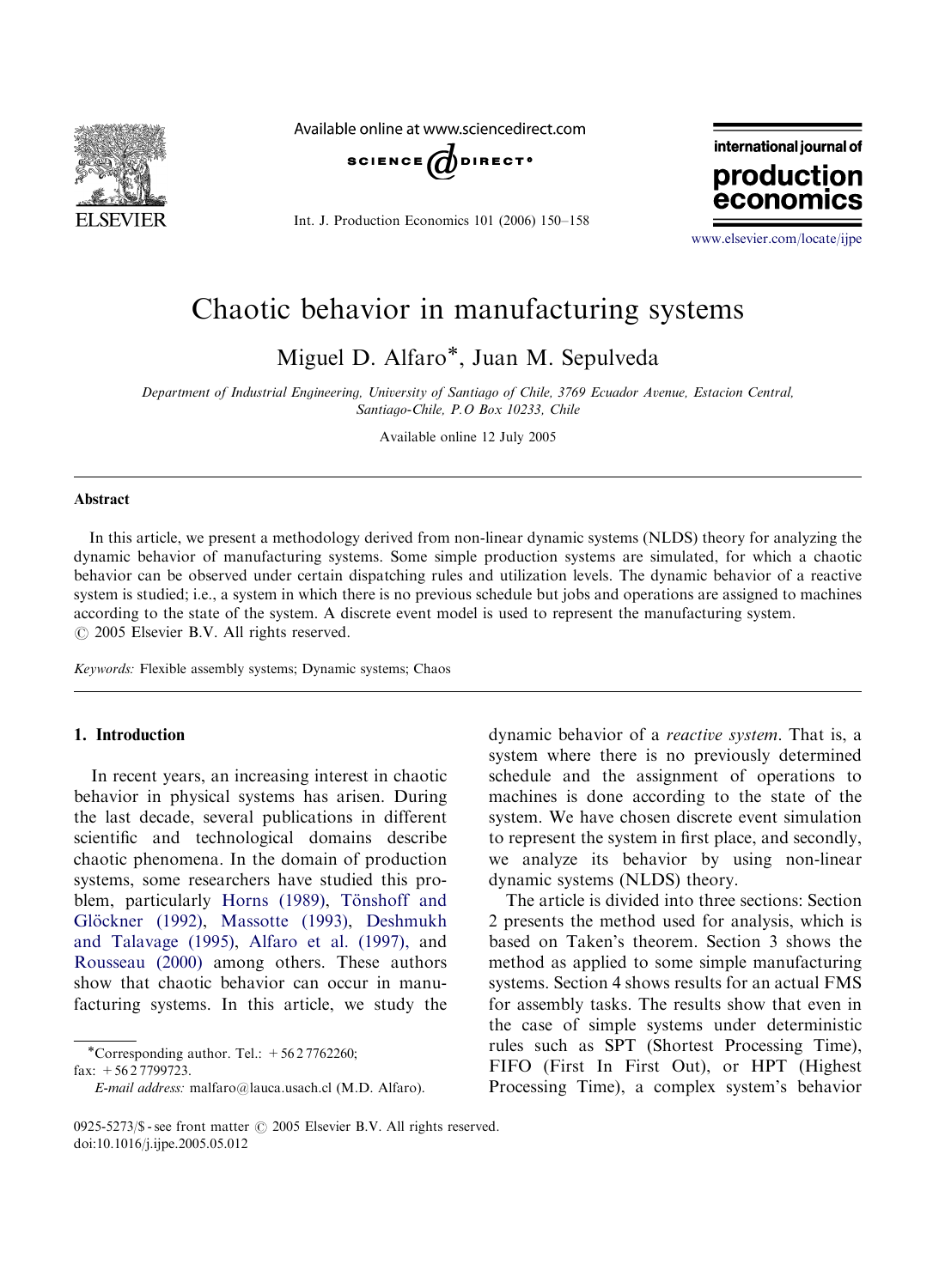can be obtained. For the real flexible manufacturing cell, several state and performance variables are analyzed by means of Fourier's spectrum and the Lyapounov's fractal dimension. It is shown that for the specific operating conditions, the cell's dynamics is chaotic.

#### 2. Method of analysis

When dealing with NLDS analysis, a fundamental result is provided by Taken's theorem ([Takens, 1981](#page--1-0)). This theorem states that if a system has a chaotic behavior then it is possible to obtain the number of variables and their values describing such a system by means of a time series of any variable from that system.

In order to apply this theorem to a manufacturing system, it is necessary that machines have a relationship. For this purpose, we define the following concepts:

- (i) A manufacturing system can be regarded as one type of system with interacting machines and parts.
- (ii) Relation  $R(a, b)$ : a machine a is related to a machine  $b$  when there exists a flow of parts from one to another, even if this flow was not direct.
- (iii) Dominance relation  $R(a \rightarrow b)$ : a machine a is said to dominate a machine  $b$  when the change of a parameter of machine a modifies the dynamics of the queue at machine b.
- (iv) Reciprocity relation  $R(a \leftrightarrow b)$ : a machine *a* is said to be reciprocal with a machine  $b$  when the change of a parameter in machine a modifies the dynamics of the queue in machine *b*, and vice versa.

In order to apply Taken's theorem, it is necessary to have a reciprocal relation between machines. Fig. 1 shows a system of eleven machines with three sub-systems or groups where the reciprocal relation holds (G1, G2, G3). Each of these sub-systems may have different types of behavior. However, it is not possible to apply the theorem to sub-systems of machines eight and nine.



Fig. 1. Diagram of the system under study.

For the study of a manufacturing system there are basically two alternatives: an analytical model or a simulation model. In this work, we have chosen simulation modeling because it fits better to the system's characteristics. The simulation runs yield a number of useful variables such as: total flow time, time between departures, number in system, queue length, etc. In this work, we have chosen a time persistent variable which is the mean number of units in queue. Let this variable be  $v(t)$ . If we call  $x(t)$  the discrete integer variable which gives the number of parts in a queue at time  $t$ , then  $y(t)$  can be defined by

$$
y(t) = \frac{\int_{n\Delta T}^{(n+1)\Delta T} x(\tau) d\tau}{\Delta T},
$$
  
\n
$$
t \in [n\Delta T, (n+1)\Delta T] \quad \text{for } n = 0, 1, 2...
$$
 (1)

[Fig. 2](#page--1-0) shows a plot of  $x(t)$  (the time-persistent curve) and  $y(t)$  (the continuous curve). In the example shown in [Fig. 2](#page--1-0), the size of  $\Delta T$  has been obtained by simulations. The criteria for choosing the size of  $\Delta T$  is that the number of sampled points of  $y(t)$  is large enough to show its behavior. A toolarge  $\Delta t$  value will lead to loss of information